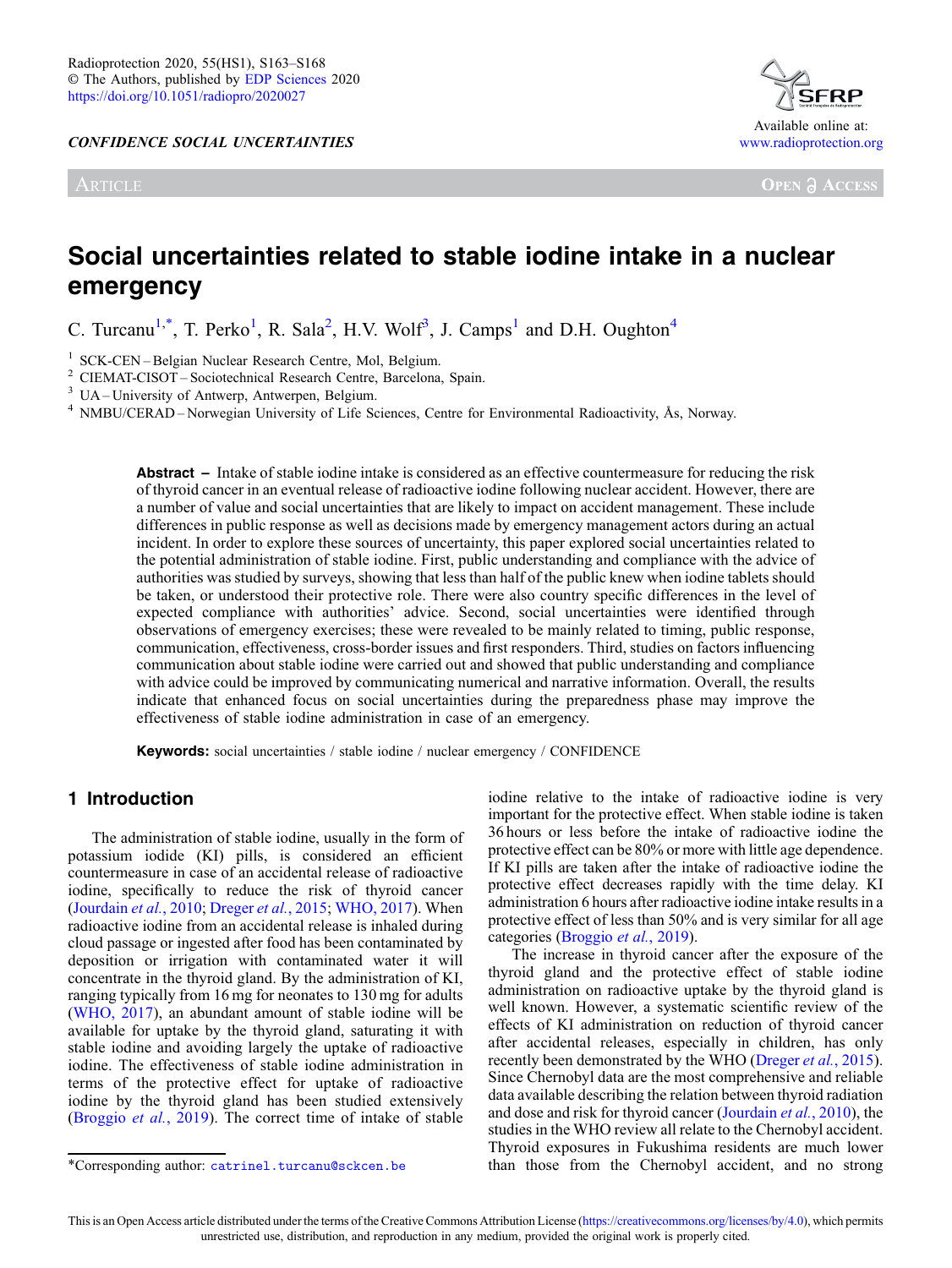

Fig. 1. Reference levels for the administration of stable iodine for children (< 18 y) in different European countries ([HERCA, 2019\)](#page-5-0). Some countries have specified reference levels in terms of thyroid dose, others in terms of operational intervention levels (OIL) on ambient gamma dose rate.

evidence in support of a causal relation of thyroid cancer with radiation exposure in Fukushima is available so far [\(Yamashita](#page-5-0) et al.[, 2018](#page-5-0)).

Because of the strong evidence in the effect of KI administration on radioactive iodine uptake, iodine prophylaxes with the purpose to limit the uptake of radioactive iodine are widely recommended by international organizations (ICRP, IAEA, WHO) and implemented in many national nuclear emergency plans [\(Yamashita](#page-5-0) et al., 2018). However, the way of implementation varies between different countries, largely due to differences in expert opinion ([Dreger](#page-5-0) et al., [2015](#page-5-0)). National implementation includes decisions on the (area of) pre-distribution, reference dose levels, time of intake, or combination with other countermeasures, among others. Figure 1 shows reference levels for stable iodine prophylaxis for children  $(< 18 y)$  in different European countries, based on the country fact sheets collected by [HERCA \(2019\)](#page-5-0). Most countries use the thyroid organ dose as reference criteria; however some have also implemented operational intervention levels based on an ambient dose rate criteria. Although it is impossible to map all details specific to different countries (some countries use ranges or different dose criteria, e.g. integrated over a different time period), Figure 1 shows clearly the large differences in the preparedness for stable iodine administration. In events with cross border consequences, these differences could be an important source of uncertainty and [HERCA \(2019\)](#page-5-0) has taken the initiative to coordinate harmonization in case of an accident with cross border consequences. Apart from reference levels and associated regions of administration, also the timing of administration, single or repeated administration could be a source of uncertainty in the management of a nuclear emergency in which radioactive iodine is either actually or potentially released to the environment.

Such differences in opinions about iodine administration, even within the preparedness phase, are examples of value uncertainties that can impact on accident management [\(French](#page-5-0) et al.[, 2020](#page-5-0)). In the event of a nuclear accident, the use of iodine tablets is likely to be impacted by other social and ethical uncertainties linked to public response, as well as decisions made by emergency management actors during the actual incident. In order to explore these sources of uncertainty, this paper addresses three areas of social uncertainty related to the potential administration of stable iodine as a countermeasure. Firstly, public understanding and compliance with the advice of authorities, as studied by surveys; secondly the implementation of this countermeasure by emergency preparedness actors as investigated by observations of emergency exercises, and finally the communication about iodine tablets' administration.

## 2 Social uncertainties related to stable iodine intake among potentially affected publics

Surveys were carried out in Belgium and Spain to investigate public's knowledge about protective iodine tablets and the self-reported likelihood of compliance with official advice for iodine tablet intake. In Belgium, data were collected using Computer Assisted Personal Interviews (personal interviews at the home of the respondents, with answers directly coded on a portable laptop or tablet), from November 2017 to February 2018 (national sample), and September 2017 to January 2018 (local population sample). The national sample ( $N = 1085$ ) is representative for Belgian  $18+$  adults with respect to gender, age, education, level of urbanisation of the living habitat and province. Among local residents, respondents were adults aged 18 years and older, living within 20 km around the nuclear installations of Tihange (156 respondents) and Doel (159 respondents). This radius corresponds to the area of preventive distribution of iodine tablets at the time of the survey. In Spain, respondents older than 18 years were recruited from online panels. Data were collected in November 2017 and January 2018. A sample of 302 participants was selected from residents living closer than 30 km from one of five Spanish nuclear power plants (Vandellós, Ascó, Cofrentes, Trillo and Almaraz). This area corresponds to protective measures in case of an accident (urgent measures 0–10 km, long-term measures 10–30 km). A second sample of 506 participants was recruited from people living between 31 km and 100 km from at least one of these power plants. This allowed comparison with Belgium, where almost each municipality is located within 100 km from a nuclear power plant. Soft-quotas were introduced for gender, age and education. Finally, a few questions linked to the public's trust in and compliance with authorities' advice following a nuclear accident were included in the national barometer survey on radiation protection carried out by the Norwegian Radiation Protection Authority every three to four years. However, in Norway only respondents younger than 40 y old were asked whether they would take an iodine tablet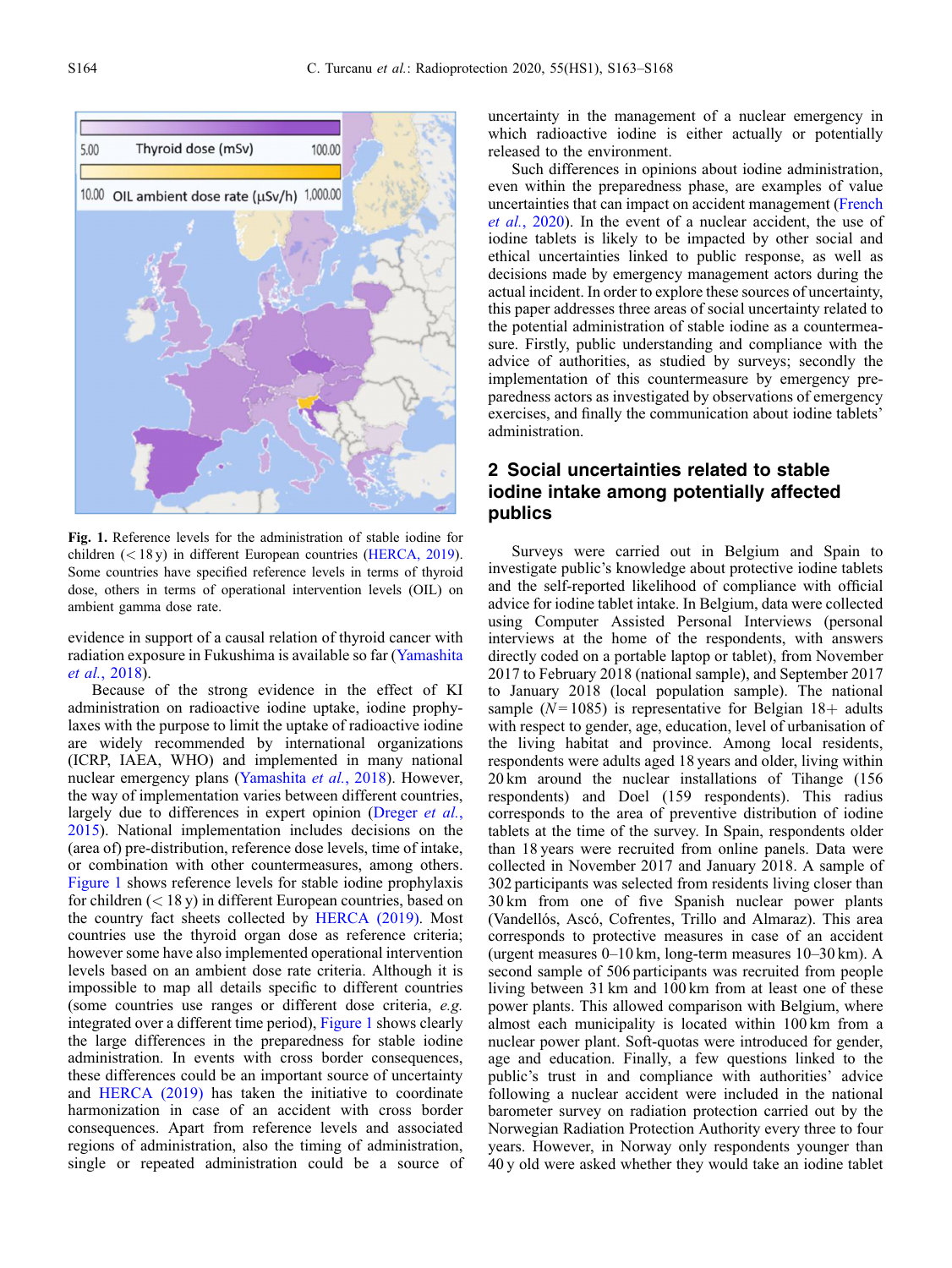



Fig. 2. Knowledge about the intake time of stable iodine tablets.

themselves. This was conducted by telephone interview on 1000 persons in September 2017 [\(Turcanu](#page-5-0) et al., 2018).

The results show that among the local residents in Belgium, one in three respondents had iodine tablets at home. However, 80% respondents or more among the local residents in Belgium knew that these tablets can be obtained from the local pharmacy and about 70% knew that they can be obtained for free. In Spain, only 27% among respondents living closer than 30 km from a nuclear power plant knew that the tablets can be obtained from the pharmacy, while 61% did not know where to obtain the tablets.

Many respondents in both of the target populations in Spain and Belgium did not know when iodine tablets should be taken (see Fig. 2 for results in the local populations). Only between 24% and 43% answered that tablets should be taken after recommendations from authorities, and 57% of the Spanish population recognised that they did not know when to take the tablets.

Furthermore, when asked about the protective role of iodine tablets, at least half of the respondents among local residents or the general public in Belgium knew these can protect against thyroid cancer, while in Spain less than 20% gave this response. Instead, half of the respondents in both Spanish samples said they didn't know what the protective role was of iodine tablets. In both Belgium and Spain, large fractions in both local populations and those living farther away thought that iodine tablets can protect against any health effect from ionising radiation (see [Tab. 1](#page-3-0)).

Overall, compliance with taking stable iodine tablets was higher in Belgium than Spain: 84% of the local residents in Belgium (also 84% among 40 y old or younger) said they would definitely or probably take an iodine tablet when advised to do so compared to 52% of Spanish residents living closer than 30 km from a nuclear power plant (49% among 40 y old or younger). For the general public, 77% would follow advice in Belgium (70% among 40 y old or younger), compared to only 28% of the Spanish respondents living further away (29% among 40 y old or younger). Similar responses were obtained in Belgium with respect to self-reported compliance with the advice to give iodine tablets to children (the question was not asked in Spain). Moreover, in Belgium, 37% in the Tihange area and 43% in the area of Doel saythey would probably or definitelytaketheiodine tablets in case of an emergency, even if the authorities say it is not necessary. This may lead to unnecessary intake of tablets. Following a study in France in the aftermath of the Fukushima accident, [Crépey](#page-5-0) et al.  $(2013)$  suggest that pharmacies could help identify such an issue and advice about the proper use of tablets.

Surveys carried out in Norway also showed a high level of compliance with authorities' advice, where between 79 and 81% of those younger than 40 years old answered that they would follow the advice of authorities regarding iodine tablets ([Turcanu](#page-5-0) et al., 2018).

## 3 Potential uncertainties recognized during emergency exercises

Research conducted in CONFIDENCE through observation of exercises provided insights into the uncertainties that may appear during a real nuclear emergency management (Perko et al.[, 2019\)](#page-5-0). The methodological approach relied on non-participant observation as a technique for the systematic study of human behaviour. It focused on the information flow and communication between actors, as well as the assumptions and decisions made under emergency exercise conditions. Eleven national exercises were observed in six countries, as well as one international exercise, with a total of 29 observation points.

A first observation concerning stable iodine was that in some exercises decision-makers were uncertain about the timing for advising stable iodine intake, specifically when should this measure be implemented, what is the optimal time for administration, and is there enough time for implementation. The following quotes noted during the observation reflect this uncertainty: "We should instruct people to take the pills now, it is established in the emergency plan. – Other says: No, we do not have time for this! We will distribute iodine tablets in the gathering points/areas hosting people". Concerns about sensitive and specific population groups caused additional uncertainties: "They do not know what to propose for pregnant women and children."

Uncertainties related to public response were also noticed, for instance whether iodine tablets distribution will generate queues, or whether potential chaos is to be expected. The exercises also revealed uncertainties due to communication ("Person X has no information about preparation of iodine prophylaxis: 'Was the instruction sent? This information is not provided.").

Additional uncertainties concerned the effective distribution of stable iodine pills: What is the best way to organize the distribution of iodine tablets, do people have access to these tablets, do they know where to find them, what would happen in summer if there were tourists in the area? For instance: "They realized that iodine have not been distributed. Should we bring iodine tablets in the school buses?"; "They do not know if iodine tablets have to be distributed before evacuation or not"; "Iodine tablets have been delivered on 81% – more than 47 500 citizens did not take over the KI pills within the new campaign."

Cross-border issues also caused uncertainties. In some countries, people have iodine tablets at home, while other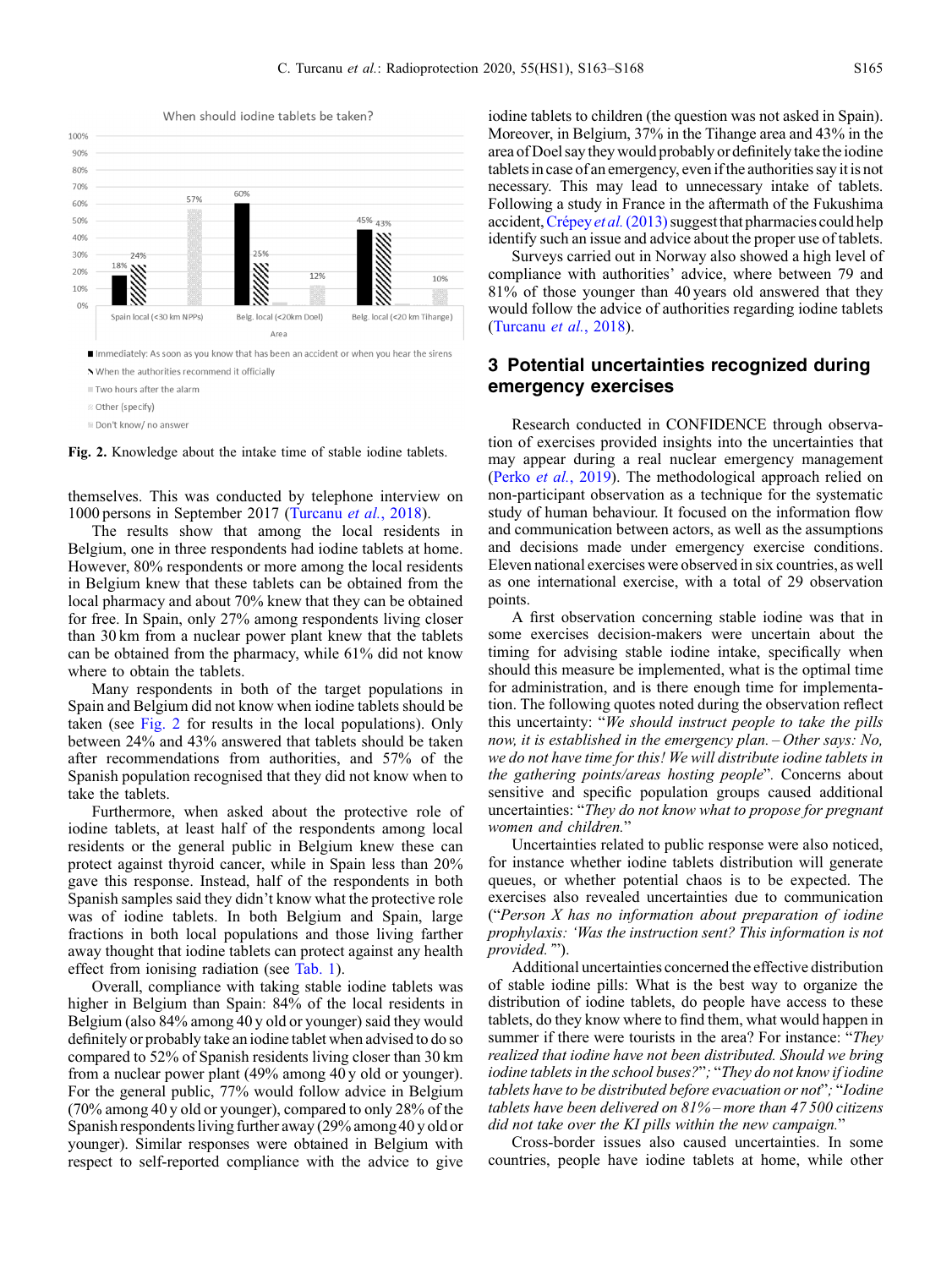| In your opinion, stable iodine tablets would protect against <sup>a</sup> | BE<br>national $(\% )$ | $<$ 20 km Doel $\left(\frac{9}{0}\right)$ | $<$ 20 km<br>Tihange $(\% )$ | ES.<br>$<$ 30 km $\left(\% \right)$ | ES. ><br>$30 \text{ km } (^{\circ}\!\!/_{0})$ |
|---------------------------------------------------------------------------|------------------------|-------------------------------------------|------------------------------|-------------------------------------|-----------------------------------------------|
| Lung cancer                                                               | Ō                      |                                           |                              |                                     | b                                             |
| Leukaemia                                                                 |                        | 6                                         |                              |                                     | 11                                            |
| Thyroid cancer                                                            | 50                     | 60                                        | 52                           | 17                                  | 18                                            |
| Any health effect from ionising radiation                                 | 40                     | 34                                        | 39                           | 38                                  | 35                                            |
| Other                                                                     |                        | $\overline{4}$                            |                              | 6                                   |                                               |
| Don't know                                                                |                        |                                           | 16                           | 50                                  | 54                                            |

<span id="page-3-0"></span>Table 1. Knowledge about the protective role of stable iodine tablets (% of respondents selecting different response categories to the question "In your opinion, stable iodine tablets would protect against...").

<sup>a</sup> Multiple choice, including "don't know/no answer".

countries foresee open distribution centres. The differences in intervention levels between countries mentioned above were also noted, as were the different limitations for different population groups (e.g. children). For instance, in one country they may distribute iodine to children only, while in a neighbouring country they apply the action to the whole population. The following quotes reflect these uncertainties: "You are not able to provide iodine tablets to your neighbours. You would give tablets to your children, but what about our children. Where would you provide tablets?– At your embassy?"; "We would not wait for a heavy accident. In our country, we don't have iodine pre-distributed to houses. We would immediately start preparing."; "If you consider giving stable iodine you would shelter up to 30–35 km. As a neighbouring country we would give iodine to more than 120 km."

Uncertainties were noticed also in relation to availability of iodine pills for first responders and their awareness about these pills. For instance, do the police have iodine pills and would measurement teams know when to take them: "In fact the information about the discharge is something the measurement teams should get, then they would know e.g. whether or not to take iodine tablets." "Policeman: Where are the iodine pills? Does police has iodine pills?"

### 4 Communicating stable iodine intake: Does the message matter?

As detailed in previous sections, it is crucial that the public is aware of the correct timing of an eventual iodine uptake in case of a radiological emergency. Effective preparatory communication is pertinent to ensure that the population is able to recall the information correctly when needed and that it is willing to follow the advice even in the case of an emergency in order to prevent, or alleviate, potential health risks as pointed out also by [Janssens \(2013\)](#page-5-0) in relation to the communication in case of the Fukushima accident. While combining several communication channels may be fruitful in reaching the widest audience possible, the news media continue to play a key role in informing the public, "particularly in those areas in which audiences do not possess direct knowledge or experience" [\(Happer and Philo, 2013](#page-5-0), p.321). However, not all news messages are created equal: scholars in the domain of persuasive communication, and health risk communication in particular, have found that

messages containing numerical and messages containing narrative evidence differ considerably in their effect on the public and in eliciting the desired responses (e.g., [Zebregs](#page-5-0) et al.[, 2015](#page-5-0)), for instance with regards to perceived message credibility and acceptance. In addition, messages combining both numerical and narrative elements may prove to be even more effective ([Tomkiv](#page-5-0) et al., 2016).

In order to study what type of pre-emergency communication is most effective within the realm of news messages, we investigated whether news articles containing numerical messages (e.g. "20 to 40 percent less protection if iodine pills taken too early"), narrative messages (e.g. "Reduced protection if iodine pills taken too early") or messages combining numerical and narrative messages were most effective in eliciting the desired responses. Data were collected through a representative face-to-face survey of the Belgian population ( $N = 1085$ ), conducted over a 3-month-period from December 2017 to February 2018. A between-subjects, posttest-only experiment related to the communication of a stable iodine intake was used to study which messages lead to better responses by the population with regards to their intended behaviour in a radiological emergency, e.g. waiting with the iodine pill intake until advised to do so by authorities.

The experiment consisted of 3 experimental conditions (numerical message  $[N=151]$ , narrative message  $[N=157]$ , combined message  $[N=159]$  and one control group (no message  $[N=618]$ ). The French-speaking language group was randomly divided into the three experimental conditions and each respondent in one of these groups was exposed to a mock news article, which contained one of the three different messages on the importance of waiting for official instructions before the intake of iodine pills. The Dutchspeaking part of the sample formed the control group. They were exposed to a similar parallel experiment, but in their case the news article was related to consumption of food from Fukushima. The control group thus did not receive information about iodine pill intake, but was asked to answer several control questions regarding, for instance, their intended behaviour with respect to waiting with the intake of iodine pills, in order to compare for differences between the responses by experimental and control groups. The experiment tested participants' recall and evaluations of the message, as well as their behavioural intentions regarding the correct intake of iodine pills. In addition, the authors tested whether the effectiveness of different messages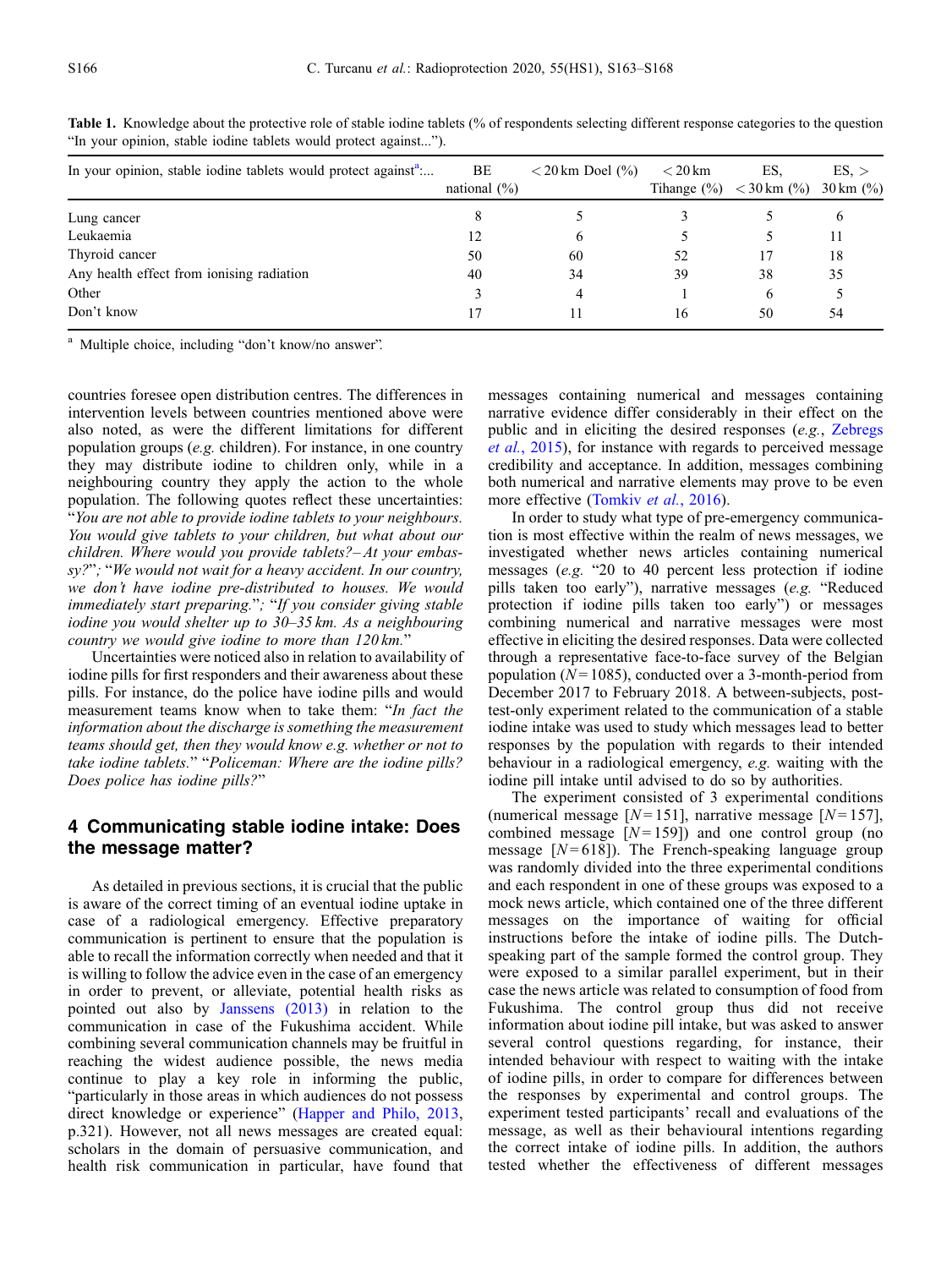differed depending on people's predispositions (e.g. sociodemographics, preference for numbers, empathic score, trust in authorities).

Results show that all three message types led to very high correct message recall<sup>1</sup> (mean:  $90.4\%$ ), with the combined message scoring the highest rate of correct recall (93.1%). Furthermore, the different types of messages – (numerical, narrative, combined) – were equally effective in communicating about the correct intake of iodine pills: each condition resulted in statistically significantly higher rates ( $p = 0.01$ ) of desired intended behaviour (mean score: 4.09) when compared to the control group (mean score:  $3.11$ )<sup>2</sup>, with the combined stimulus reaching the highest level of agreement (mean score: 4.15). This pattern is reflected in the reduced discomfort respondents in the experimental conditions report regarding an eventual waiting time before the intake of iodine pills when compared to the control group (mean experimental groups: 3.15; control group mean: 3.41;  $p=0.05$ <sup>3</sup>. After having read the combined message, respondents felt most at ease with waiting for official instructions (mean score: 2.99). With regards to message evaluations, no significant differences in the effects between the specific message types could be established. Levels were stable across the three groups and overall positive: message credibility<sup>4</sup> received a mean score of 3.1 and message informativeness a mean score of 2.9. With regard to our control variables, it becomes apparent that trust in authorities as well as predispositions towards the issue of nuclear energy are key determining variables. Those respondents with less trust in authorities and more negative attitudes towards nuclear energy were less inclined to rate the article positively and to indicate they would follow the advice.

Communication about the effectiveness of iodine pills when taken correctly invariably had a positive effect on preparing people for a nuclear emergency. People who read the mock news article knew better when to take the iodine tablets and felt more at ease with waiting for official instructions than the control group.

The following guidelines related to the correct intake of iodine tablets are formulated:

– when recommending the intake of iodine pills, communicate clearly that taking stable iodine is important for protection of the thyroid and that, in case of an emergency, people should immediately look for iodine pills and keep them close by. In addition to these core messages, it is important to also communicate to wait for official instructions before taking the pill. This should be complemented by an explanation as to why one needs to wait with the intake, in order to increase confidence in the communication;

- the issue of why to wait with intake can be communicated in a numerical, a narrative or a combined way. For instance: "Iodine pills protect far less if taken too early, xy (name and expertise of a trusted source e.g. family doctor)" or "The impact of iodine pills is reduced by more than 40 percent if taken too early". Whenever space allows, it is advisable to use both numerical and narrative elements in the message to increase its effectiveness;
- ensure that the public is frequently exposed to your message. This includes repeating messages on different communication channels (newspapers, TV, social media) – the "one message, many voices"-rule – to be able to reach a broad public that includes those difficult to reach via the internet or apps;
- long-term efforts to increase the overall trust in authorities, such as politicians, journalists, scientists and the administration could benefit a widespread positive reception of your message by the public.

#### 5 Conclusions

Research carried out in CONFIDENCE shows that general knowledge about iodine tablets is low, both regarding the best time to take these tablets, as well as their protective role. Communication about iodine tablets should include both the best time of intake, as well as an explanation of why it is important to follow this advice. In a real event, the message should be repeated many times using different communication channels, while in the preparedness phase communication should be repeated regularly and its effectiveness evaluated, specifically in connection with iodine distribution campaigns.

While compliance with taking an iodine tablet, either oneself or giving to children, was relatively high in both Belgium and Norway, this was much lower in Spain, showing that in-depth research is needed to clarify this aspect. Noncompliance included both not taking tablets when advised, as well as taking tablets when not recommended.

Uncertainties about the timing of iodine tablets' administration were also seen in emergency actors, where observations of emergency exercises highlighted additional uncertainties related to cross-border differences, communication of advice to both citizens and first responders, and effective organisation of distribution of iodine tablets. Uncovering these uncertainties in the preparedness phase should stimulate reflection on ways to improve emergency planning and can be an incentive for engagement of local communities.

Acknowledgement. The work described in this paper was conducted within the CONFIDENCE project which was part of the CONCERT project. This project has received funding from the Euratom research and training programme 2014– 2018 under grant agreement No. 662287. Research reported in this paper was also supported by the Norwegian Research Council, project 263856. The experiment section forms part of

<sup>&</sup>lt;sup>1</sup> Measurement *Message Recall*: "According to the article, when should you take iodine tablets in case of a nuclear emergency?". Answer options: a) immediately: as soon as you hear about an accident, or if you hear sirens; b) when authorities officially recommend it; c) two hours after alarm; d) other; e) don't know/no answer.

<sup>&</sup>lt;sup>2</sup> Measurement *Intended Behaviour*: "In case of a nuclear emergency, I will wait for official instructions before taking iodine tablets". Answer scale:  $1 =$ strongly disagree,  $5 =$ strongly agree.

<sup>&</sup>lt;sup>3</sup> Measurement Reported Discomfort: "I would feel uncomfortable if I needed to wait for official orders before taking iodine tablets". Answer scale:  $1 = \text{very little}, 5 = \text{very much}.$ 

<sup>4</sup> Message evaluations were measured by means of 7-point semantic differential adjective scales ranging from  $1 =$  credible (informative), to  $7 = not$  credible (not informative).